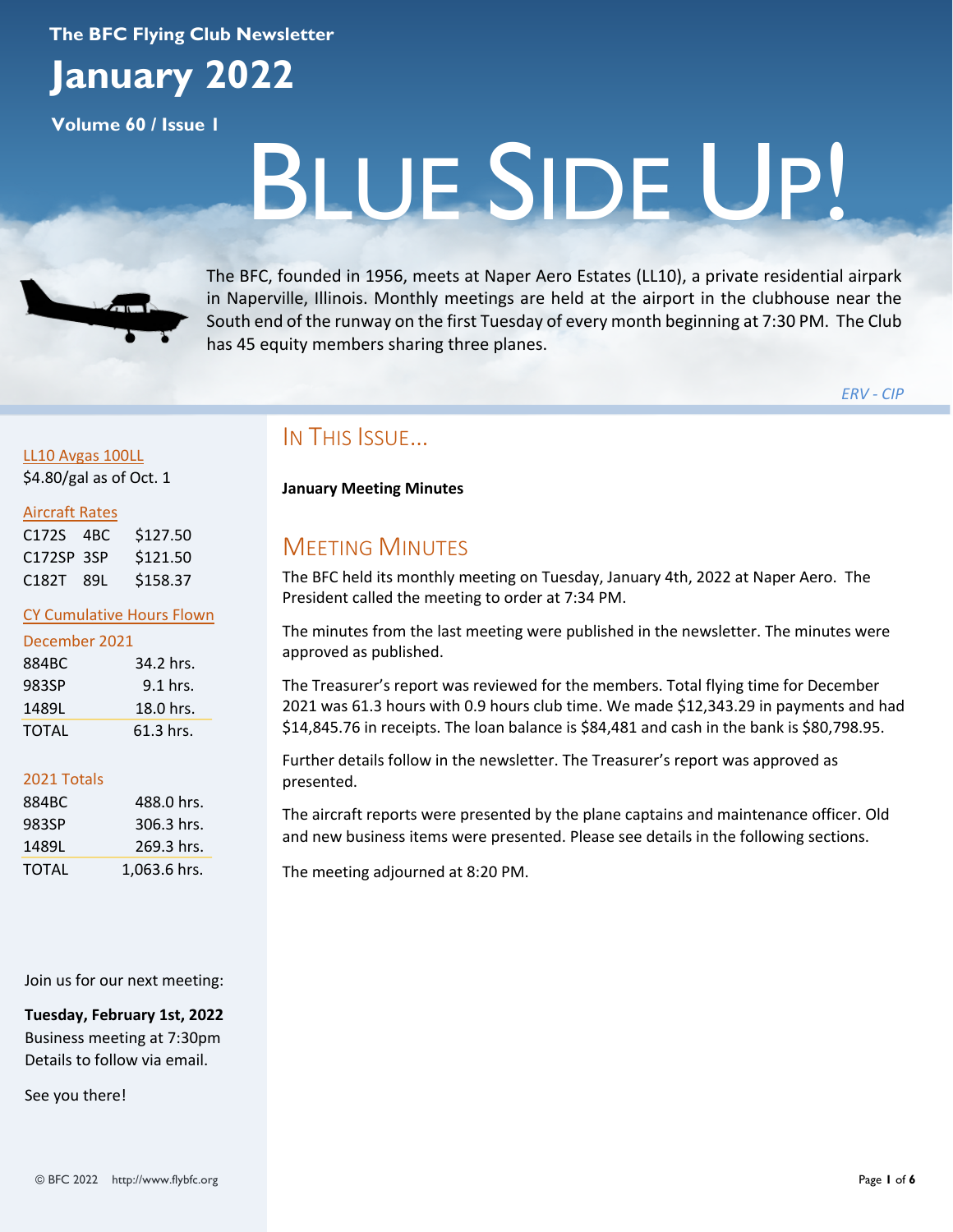# January 2022 **BLUE SIDE UP!**

#### **Attendees Members**

Kevin Kanarski Ray Kvietkus Jim Robertson Jack Lindquist Chuck Blazevich Kris Knigga Zack Willig Jeff Hilsenbeck Nick Davis Rich Andrews Jim Williams Don Patterson

#### **Guests**

JJ Starr Kate Bailes Jeff Hilson

#### **Social**

Joe Willig

# TREASURER'S REPORT

| <b>I. AIRCRAFT DATA</b> |         |         |         |  |  |
|-------------------------|---------|---------|---------|--|--|
|                         | 884BC   | 983SP   | 1489L   |  |  |
| <b>BEGIN TACH</b>       | 3,201.6 | 5,777.2 | 1,798.5 |  |  |
| <b>END TACH</b>         | 3,235.8 | 5,786.3 | 1,816.5 |  |  |
| <b>TOTAL HOURS</b>      | 34.20   | 9.10    | 18.0    |  |  |
| TBO                     | 2,000   | 2,000   | 2,000   |  |  |
| <b>TMOH</b>             | 925     | 765     | 184     |  |  |

| <b>II. MONTHLY BILLING SUMMARY</b> |    |          |    |          |    |          |    |              |
|------------------------------------|----|----------|----|----------|----|----------|----|--------------|
|                                    |    | 884BC    |    | 983SP    |    | 1489L    |    | <b>TOTAL</b> |
| <b>TOTAL HOURS</b>                 |    | 34.20    |    | 9.10     |    | 18.00    |    | 61.3         |
| LESS: CLUB TIME                    |    |          |    | (0.30)   |    | (0.60)   |    | $-0.9$       |
| <b>BILLABLE HOURS</b>              |    | 34.20    |    | 8.80     |    | 17.40    |    | 60.4         |
| <b>BILLING RATE</b>                | \$ | 127.50   | \$ | 121.50   | \$ | 158.37   |    |              |
|                                    |    |          |    |          |    |          |    |              |
| <b>FLYING CHARGES</b>              | \$ | 4,360.50 | Ś  | 1.069.20 | Ś  | 2.755.64 | \$ | 8,185.34     |
| <b>MONTHLY DUES</b>                |    |          |    |          |    |          | \$ | 6,660.00     |
| <b>FUEL CREDITS</b>                |    |          |    |          |    |          | \$ | (200.16)     |
| <b>PARTY CHARGES</b>               |    |          |    |          |    |          | \$ | 686.00       |
| <b>OTHER CREDITS</b>               |    |          |    |          |    |          |    | (515.73)     |
| <b>TOTAL BILLINGS</b>              | \$ | 4,360.50 | s  | 1,069.20 |    | 2,755.64 | Ś  | 14,815.45    |

| <b>BANK BALANCES</b><br>Ш. |                                                   |                           |      |           |   |           |  |  |
|----------------------------|---------------------------------------------------|---------------------------|------|-----------|---|-----------|--|--|
|                            | <b>CHECKING</b><br><b>SAVINGS</b><br><b>TOTAL</b> |                           |      |           |   |           |  |  |
| <b>BEGIN BALANCE</b>       | 50,245.07<br>21,630.08<br>S                       |                           |      |           | s | 71,875.15 |  |  |
| Cash In<br>Cash Out        | S<br>\$                                           | 21,266.67<br>(12, 343.29) | - \$ | 0.42      |   |           |  |  |
| <b>ENDING BALANCE</b>      |                                                   | 30,553.46                 | S    | 50,245.49 | S | 80,798.95 |  |  |

| <b>RESERVES</b><br>IV.        |                  |           |   |            |    |                |  |
|-------------------------------|------------------|-----------|---|------------|----|----------------|--|
|                               | <b>BEGIN BAL</b> |           |   |            |    | <b>END BAL</b> |  |
| INSURANCE (\$2300/mo)         |                  | 2,300.00  | Ś | 2,300.00   | \$ | 4,600.00       |  |
| ANNUALS (\$1000/mo)           |                  | 7,000.00  | Ś | 1,000.00   | \$ | 8,000.00       |  |
| LL10 DUES (\$425/mo)          |                  | 850.00    | Ś | 425.00     | Ś  | 1,275.00       |  |
| <b>INACTIVE MEMBER</b>        |                  | 7,726.72  |   | ۰          |    | 7,726.72       |  |
| ENG OVRHL (\$2600/mo)         | Ś                | 32,462.00 | Ś | 2,600.00   |    | 35,062.00      |  |
| <b>CREDIT BALANCE MEMBERS</b> |                  | 2,500.00  | Ś | 615.91     |    | 3,115.91       |  |
| <b>EQUIPMENT UPGRADE</b>      |                  | 24,036.00 |   | (3,016.68) |    | 21,019.32      |  |

**\$** 76,875 **\$100,798.95 \$20,798.95** 

| <b>V. PAYMENT DETAIL</b>   |                              |                                     |    |             |  |  |  |  |
|----------------------------|------------------------------|-------------------------------------|----|-------------|--|--|--|--|
| <b>Expense</b>             | <b>Description</b>           | Vendor<br>Amount                    |    |             |  |  |  |  |
| <b>Repairs &amp; Maint</b> |                              |                                     |    |             |  |  |  |  |
| 1489L                      | Downpayment for upgrade      | Gary Jet Center                     | \$ | 5,000.00    |  |  |  |  |
| 884BC                      | Downpayment for seatbelts    | <b>Center for Aviation Services</b> | Ś  | 5,000.00    |  |  |  |  |
| 983SP                      | Mixture Control/static wicks | <b>Center for Aviation Services</b> | \$ | 850.85      |  |  |  |  |
| Oil                        | Aircraft Oil                 | Ray K.                              | \$ | 358.44      |  |  |  |  |
| <b>Registration Fees</b>   | 1489L                        | State of Illinois                   | \$ | 20.00       |  |  |  |  |
| Website                    |                              | Aircraft Clubs                      | \$ | 36.00       |  |  |  |  |
| <b>Holiday Party</b>       |                              | McBride's North                     | Ś  | 1,078.00    |  |  |  |  |
|                            |                              |                                     |    |             |  |  |  |  |
|                            |                              |                                     |    |             |  |  |  |  |
| <b>TOTAL PAYMENTS</b>      |                              |                                     |    | \$12,343.29 |  |  |  |  |

| <b>VI. LOAN STATUS</b>    |     |             |
|---------------------------|-----|-------------|
|                           |     |             |
| INTEREST PAID @ $6.0\%$   | \$  | 425.83      |
| <b>PRINCIPAL PAID</b>     | \$. | 684.38      |
| <b>TOTAL LOAN PAYMENT</b> |     | 1.110.21    |
| AIRCRAFT LOAN BALANCE     |     | \$84,481.14 |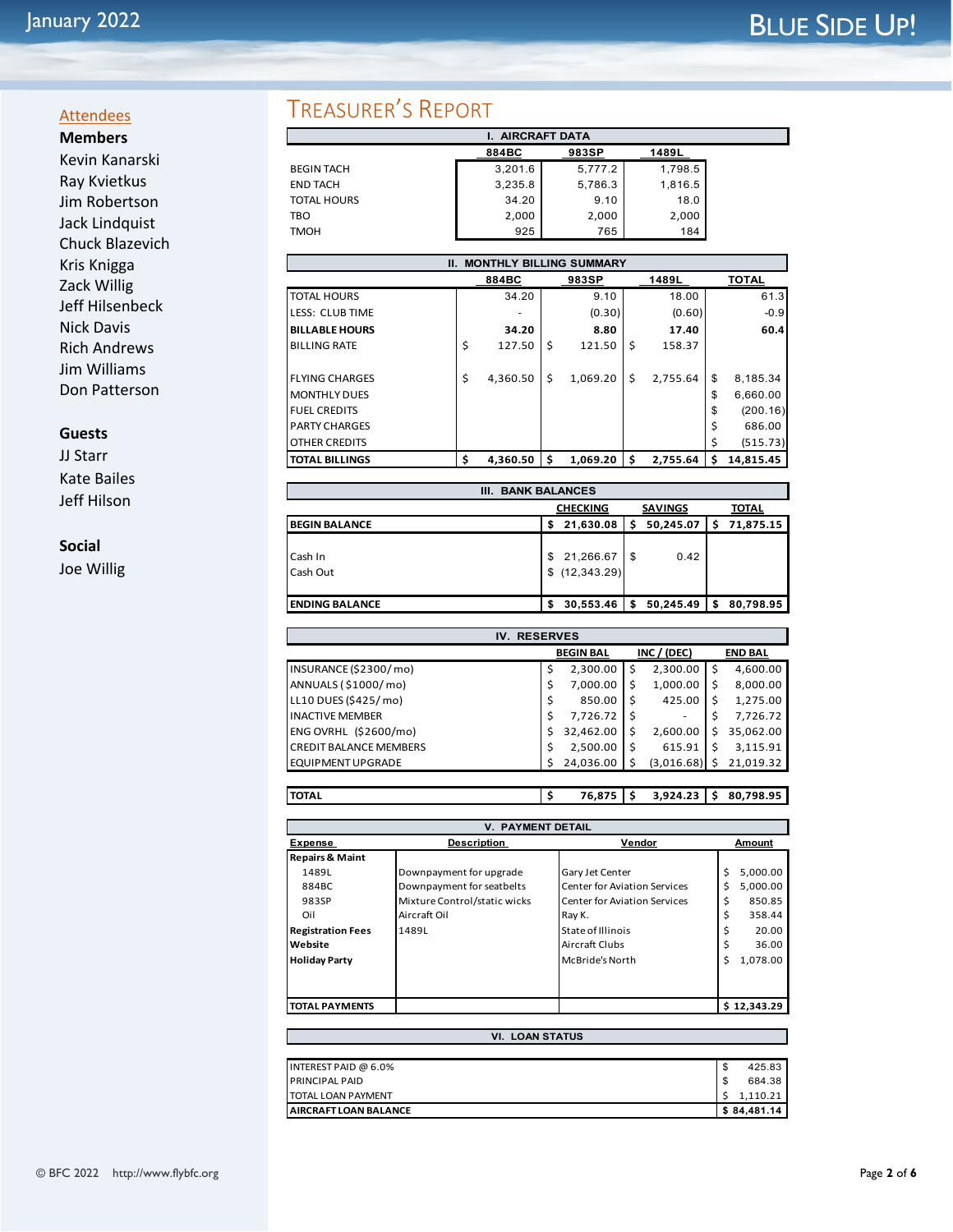# January 2022 **Manual Accord Contract Contract Contract Contract Contract Contract Contract Contract Contract Contract Contract Contract Contract Contract Contract Contract Contract Contract Contract Contract Contract Contr**

# FIYING HOURS

| 884BC             |        |  |  |  |  |
|-------------------|--------|--|--|--|--|
| <b>FLYING</b>     | 34.2   |  |  |  |  |
| <b>TACH</b>       | 3235.8 |  |  |  |  |
| <b>TBO</b>        | 2000   |  |  |  |  |
| <b>TMOH</b>       | 925    |  |  |  |  |
| <sup>†</sup> CLUB | 0.0    |  |  |  |  |
| *GAL/HR.          | 10.2   |  |  |  |  |

| 983SP         |        |  |
|---------------|--------|--|
| <b>FLYING</b> | 9.1    |  |
| <b>TACH</b>   | 5786.3 |  |
| <b>TBO</b>    | 2000   |  |
| <b>TMOH</b>   | 765    |  |
| $†CIUB$       | 0.3    |  |
| *GAL/HR.      | 10.2   |  |

| 1489L             |        |  |
|-------------------|--------|--|
| <b>FLYING</b>     | 18.0   |  |
| <b>TACH</b>       | 1816.5 |  |
| <b>TBO</b>        | 2000   |  |
| <b>TMOH</b>       | 184    |  |
| <sup>†</sup> CLUB | 0.6    |  |
| *GAL/HR.          | 12.3   |  |

TBO – engine time between overhauls TMOH – engine time to major overhaul

- † Includes orientation flights
- \* Gallons per hour for calculating hourly rate. Do not use for flight planning.

# AIRCRAFT REPORTS

#### N983SP

- 1) Mixture control fixed
- 2) Static wicks replaced
- 3) Winch intermittent. John is working on it.
- 4) Hydrolock on the right side is disconnected from the control lever

#### N884BC

- 1) Oil pressure relief valve leaking. Parts are in and it will be fixed.
- 2) Backup AI bulb out. Will be replaced when oil pressure relief valve is replaced.
- 3) Seatbelt airbag refurbishment is still pending awaiting parts.
- 4) Left-turning tendency
- 5) Oil change and fuel injector inspections due in 5 and 16 hours
- 6) Avionics master switch replacement in 100 hours

#### N1489L

- 1) Transponder upgrade scheduled first week of February, Annual scheduled for Feb 14<sup>th</sup> through Feb 26<sup>th</sup>
- 2) Pen marks on the right seat. Be mindful of uncapped pens!
- 3) No recent electrical problems or signal losses
- 4) 43 hours until oil change
- 5) Prop control stiff

### AIRPORT AFFAIRS

Updates for Naper Aero airport are:

• Grounding clamp on one of the fuel pumps is broken.

# **OLD BUSINESS**

No old business needed to be discussed.

# NEW BUSINESS

#### **89L Engine Overhaul**

89L is nearing its engine overhaul time, potentially being due during 2022. Discussion should begin as to how we'll proceed – when to do it, what shop to do it at, etc.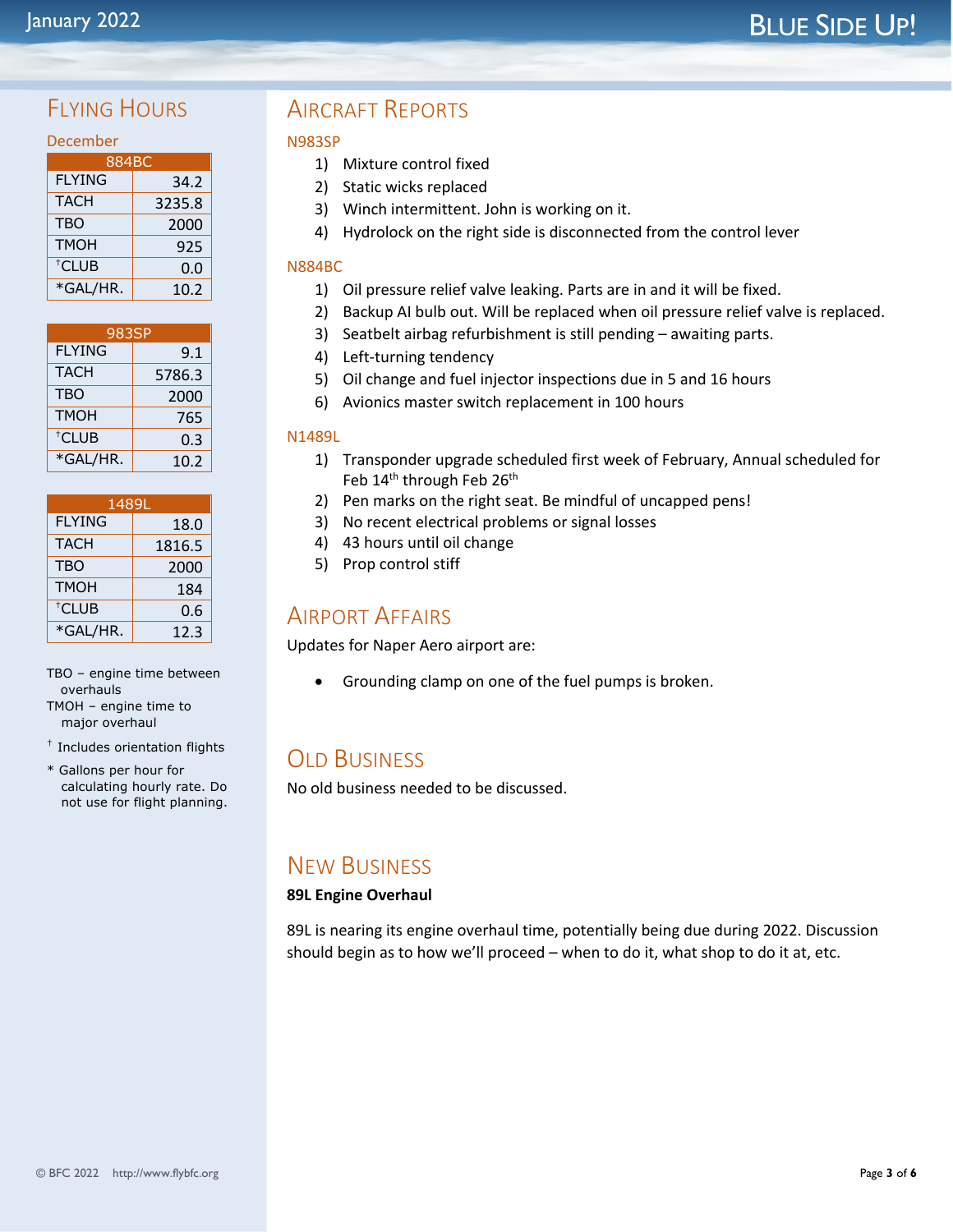#### **SAFFTY**

Verizon and AT&T 5G turnup scheduled in mid-January. Watch for electronics/GPS interference.

Flying with the heaters on opens up the possibility of carbon monoxide poisoning if there's any issues with the exhaust system. Be aware of symptoms, and keep the detectors in your scan.

Beware of ice on runways.

Please be sure to check external lights at every preflight. Even if you don't need them legally or otherwise,

GPS reception has been reported intermittent south of LL10 and other places. May be due to GPS signal interference. Please report loss of GPS signal to airport manager John Wrycza (kb9bsi@yahoo.com) and to the FAA at: https://www.faa.gov/air\_traffic/nas/gps\_reports/

Practice emergency descents and landings. Learn to pick good fields for landing and practice flying patterns to your improvised runway. When picking a field, don't let a perfect field be the enemy of a good field.

## MEMBERSHIP AND GUESTS

We had several guests at the December meeting. JJ Grew up at LL10 and is a drone pilot for the DoE, he would like to learn to fly. Kate lives at LL10. Jeff was a former BFC member, airline and military pilot.

Jeff Hilson was voted in as a member

There continues to be a strong entrance list with 11 applications currently submitted.

#### ACCOMPLISHMENTS

Jim Williams accomplished his first solo on January 3rd!

# MEMBERS SECTION

This section is for you, the members, to showcase your airplane adventures in the Photo Corner and let others know of your accomplishments. We are also looking for members to submit articles for the newsletter. With the years of flying experience we have in our club, we are looking for members to submit articles in the style of 'I learned about flying from that', 'Never Again' or 'Stick and Rudder'. It is in our best interest to make our small community of pilots safer by passing on experience and knowledge. Submit articles to the club secretary.

No article was submitted for this month's newsletter.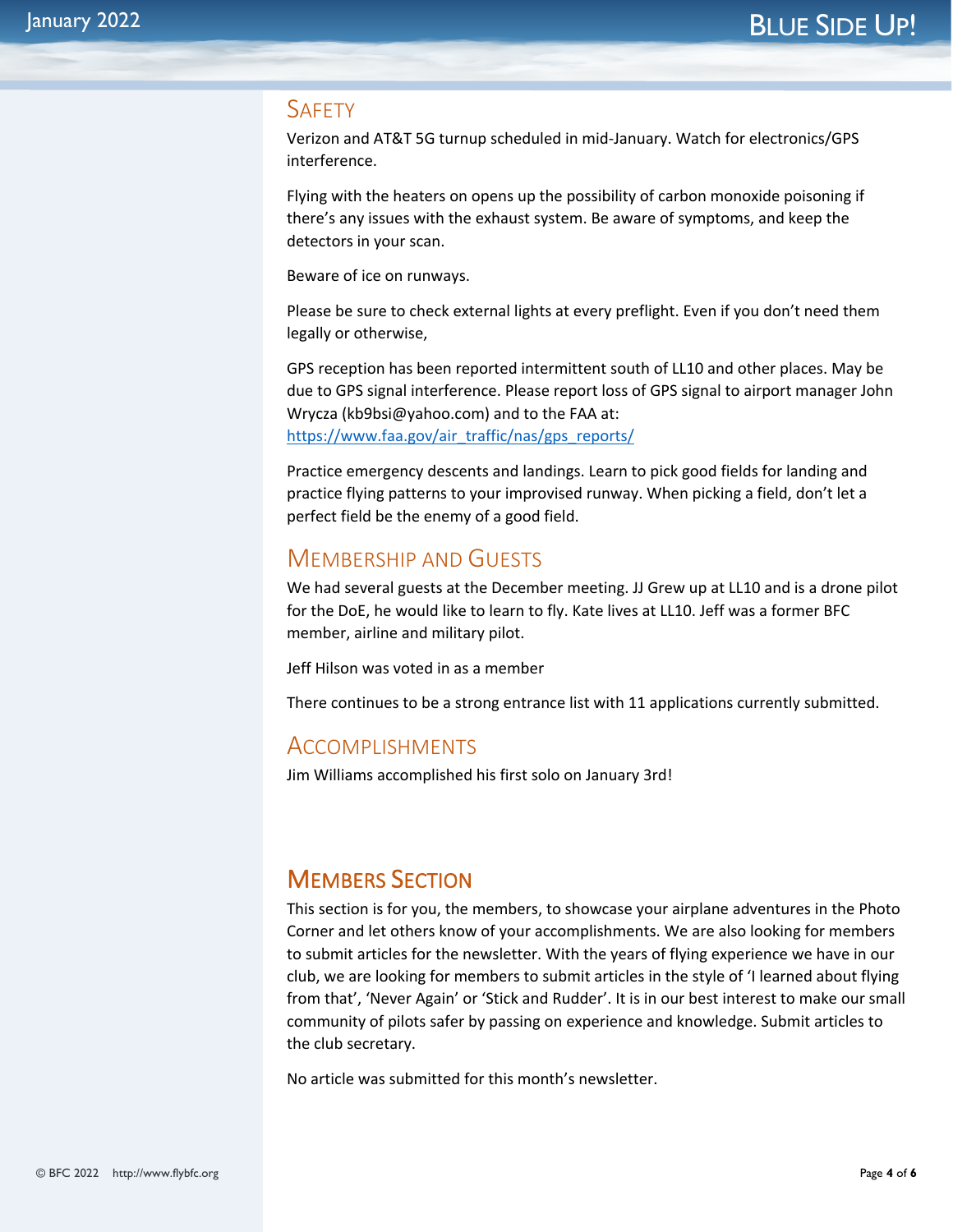## OPERATIONAL & SAFETY REMINDERS

Remember, each of us owns 1/45 of these planes. Adherence to the reminders listed below will keep us safer and help to hold down the cost of maintenance. If you have a problem with a club plane notify the plane captain or maintenance officer before you arrange for any repairs. Let those people decide the best way to have the plane fixed. Phone numbers are in the fuel logbook in the plane.

**Beware of TFR's:** Presidential and stadium (Joliet Speedway & Dekalb Univ.).

**Windshield cleaning:** Use a clean, soft cloth to clean the windshield. Paper towels scratch the soft plastic. Clean rags should be in each plane; more are in the cabinets by 983SP.

**Preflight inspection:** Use the checklist. It's easy to get distracted and skip important things. When finished, step back and walk around the plane to take in the big picture.

**Tire pressure:** Check pressure visually before each flight. If tires look low add air using the red BFC air compressor located in the hangar. Tire gauge is with the compressor. 30 psi all around will do for the C-172's, 40 psi for the C-182.

**Engine oil:** Check the oil change sticker before each flight. If due it's OK to fly, but notify the plane captain or maintenance officer. If you add oil, log it in the fuel logbook. Oil consumption tells us about the health of the engine. Try to add only full quarts.

**Nose strut:** NEVER, EVER fly with a collapsed nose strut. Remember the sheared rivets in 388ES? That cost a lot to fix.

**Bald tires:** Bald (no grooves) is OK; cloth showing through the rubber is not. If in doubt roll the plane to check the portion of the tires that you can't see initially.

**Closing airplane doors:** Please open the window and close the door by gripping the lower windowsill. Opening the window relieves the air pressure as the door comes shut. Gripping the windowsill instead of the door panel handhold prevents expensive damage to the flimsy door panel (like we had on 388ES).

**Ground-lean after engine start:** Our fuel-injected engines run very rich at low power, which causes the plugs to foul. That results in bad mag checks and the need to have the plugs cleaned. As soon as the engine is running smoothly after start, pull the mixture out a distance of 2 finger widths. Taxi with the engine leaned. It's OK to do the run-up with the engine leaned provided that it runs smoothly. Remember to go to full rich for takeoff.

**Runways and patterns at LL10:** The preferred calm wind runway is 36. We prefer that you land on the pavement because tire wear is less costly than damage to the gyro instruments due to vibration. When making a right-hand departure, climb to pattern altitude before turning right. Alternatively, make three climbing 90° left turns and cross over the field.

**Parking at the fuel pumps:** Please be courteous to others. Don't park at the pumps for an extended period of time.

**Tow bars:** Never leave a tow bar attached to a plane after you are finished moving it. Don't set the tow bar down on the nose wheel pant; remove it.

Finally, if you damage a plane, immediately report it to the plane captain, maintenance office or a board member. You will not be judged (it can happen to anyone), and only those who need to know will hear about it. Our goal is to handle the problem discreetly, efficiently, and get the airplane back in-service ASAP. Thank you.